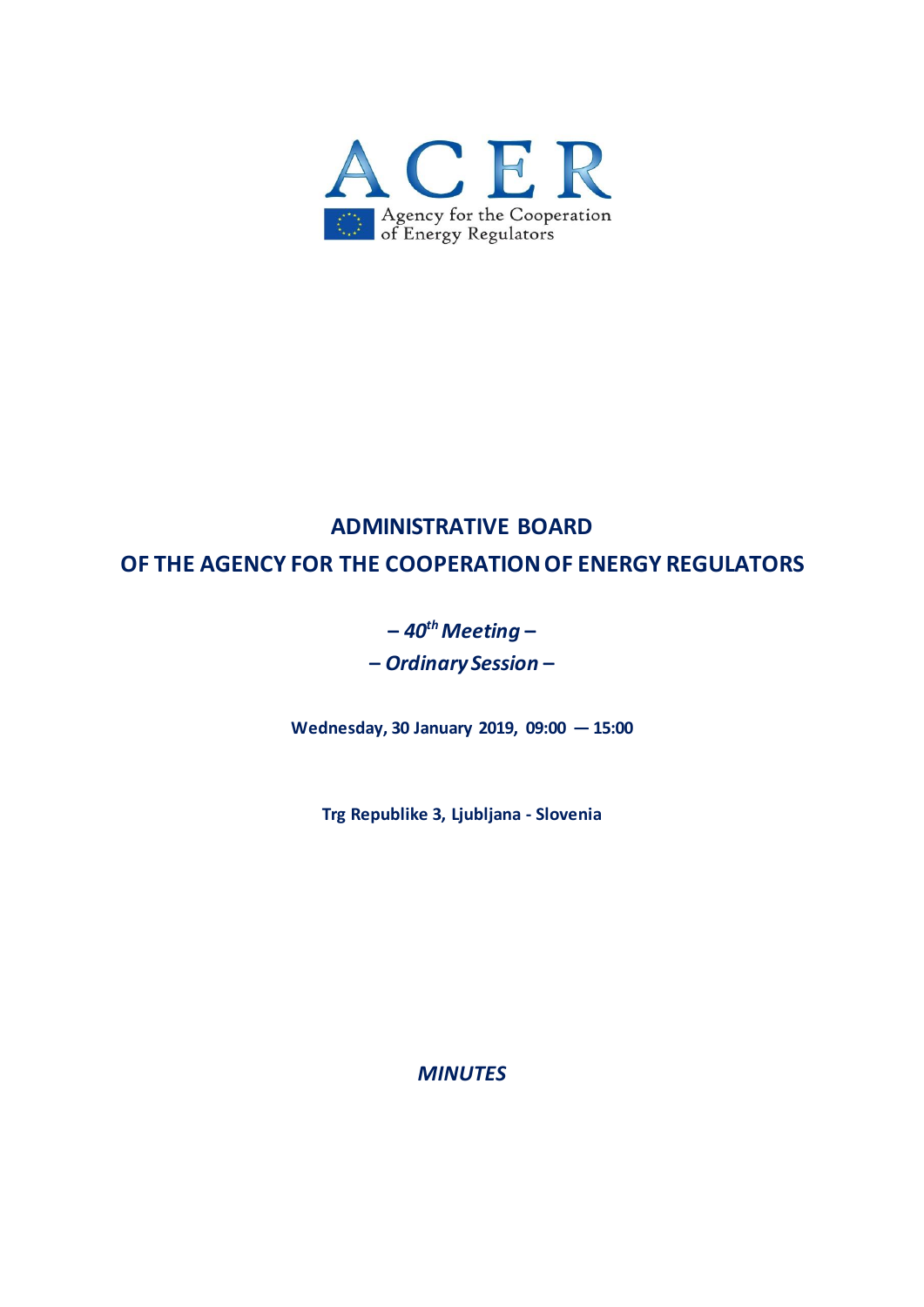

## **I. LIST OF ATTENDEES**

The following Members and Alternates of the Administrative Board were present atthe meeting:

| Dr Romana JORDAN,     | Chair     | Dr Jochen PENKER,         | Vice-Chair |
|-----------------------|-----------|---------------------------|------------|
| Prof Uwe LEPRICH,     | Alternate | Ms Agnieszka KAZMIERCZAK, | Member     |
| Mr Michel THIOLLIERE, | Member    | Mr Jurijs SPIRIDONOVS,    | Member     |
| Mr Ľubomír KUCHTA,    | Alternate | Mr Pál KOVÁCS,            | Alternate  |
| (with voting rights)  |           | (with voting rights)      |            |
| Mr Diego VAZQUEZ,     | Alternate | Mr Georgios SHAMMAS,      | Alternate  |

Mr Alberto POTOTSCHNIG(*Director ad interim*) andMs Clara POLETTI (*Chair of the Board of Regulators*) were present at the meeting, acting as observers.

Ms Olga BORISSOVA(*Head of Administration*), acting as adviser, was present for the discussion of Item 11 of the Agenda.

Mr Volker ZULEGER (*Head of the MIT Department*), acting as adviser, were present for the discussion of Item 7 of the Agenda.

The secretariat was provided by the Agency.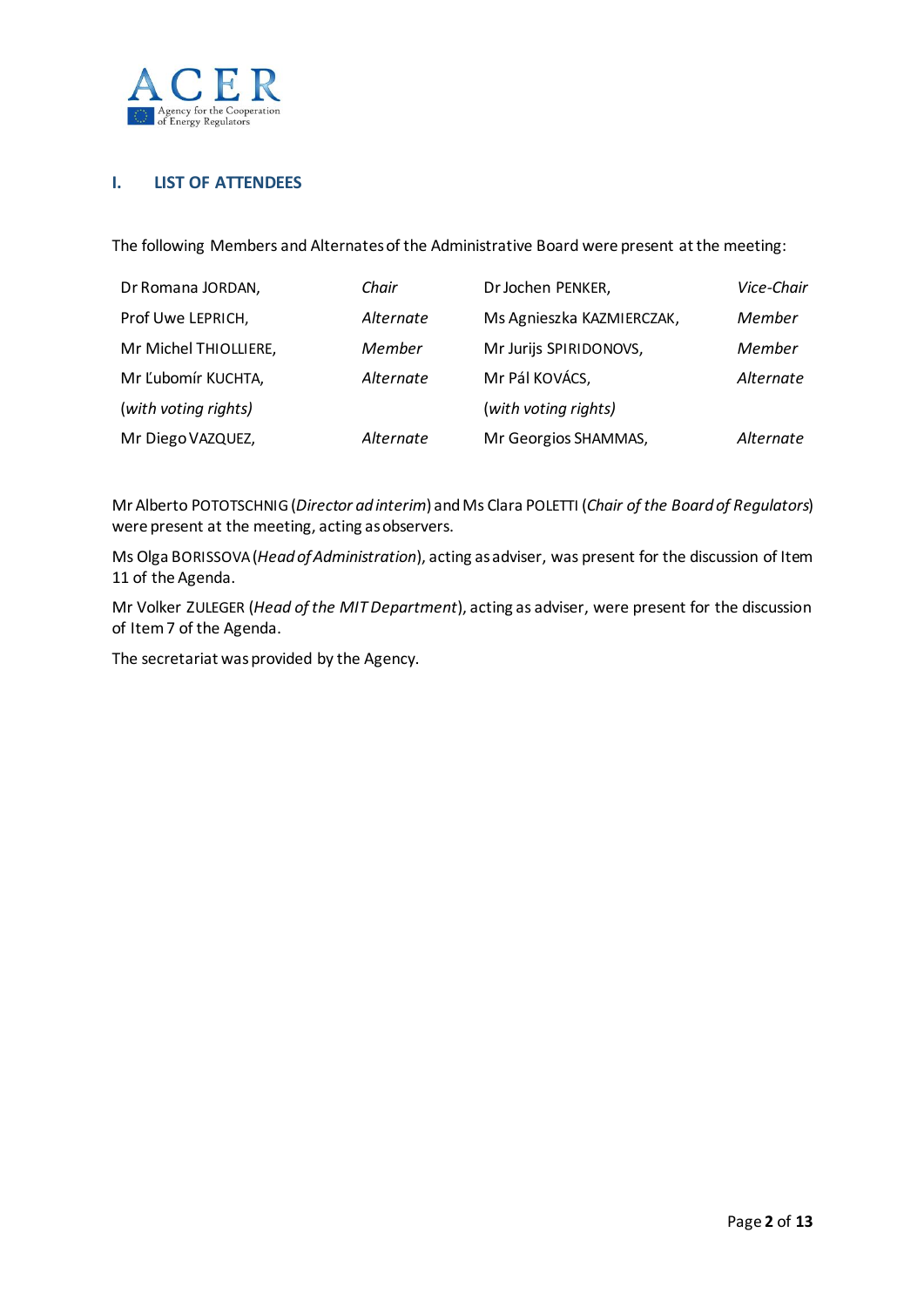

#### **II. SUMMARY OF CONCLUSIONS OF THE 36th MEETING OF THE ADMINISTRATIVE BOARD**

At the 40th meeting, the Administrative Board:

- (1) took note of the adoption by written procedure of Decision No 1/2019 and of the SPD 2019-2021 and Work Programme of the Agency for the Cooperation of Energy Regulators
- (2) took note of the report and expressed appreciation for the reached levels of the budget implementation;
- (3) expressed concerns for the lack of sufficient resources to ensure that multilingualism is maintained;
- (4) expressed concerns for the lack of adequate human resources despite the increase of tasks, the complexity of deliverables and the urgency under which the Agency will need to act to implement the Clean Energy Package;
- (5) by majority, gave mandate to the Chair to convey, together with the Director *ad interim*, to the European Institutions the concerns raising from very limited additional resources provided to the Agency for its existing tasks and for implementing and for implementing the Clean Energy Package;
- (6) invited the Director ad interim to seek synergies with the services of the European Commission to find alternative solutions to address the lack of disaster recovery site for REMIT Data;
- (7) adopted, by unanimity, Decision No. 2/2019 on the appointment of No. 2 Members as Reporting Officers for the annual appraisal of the performance of Mr POTOTSCHNIG;
- (8) appointed, by unanimity, Ms KAZMIERCZAK and Mr THIOLLIERE to serve in the panel for the review of Conflict of Interests declarations, to take place in the margin of the 41<sup>st</sup> meeting of the Administrative Board;
- (9) endorsed the drafting of the Single Programming Document 2020-2022;
- (10) adopted the practical arrangements for the appointment of the Director;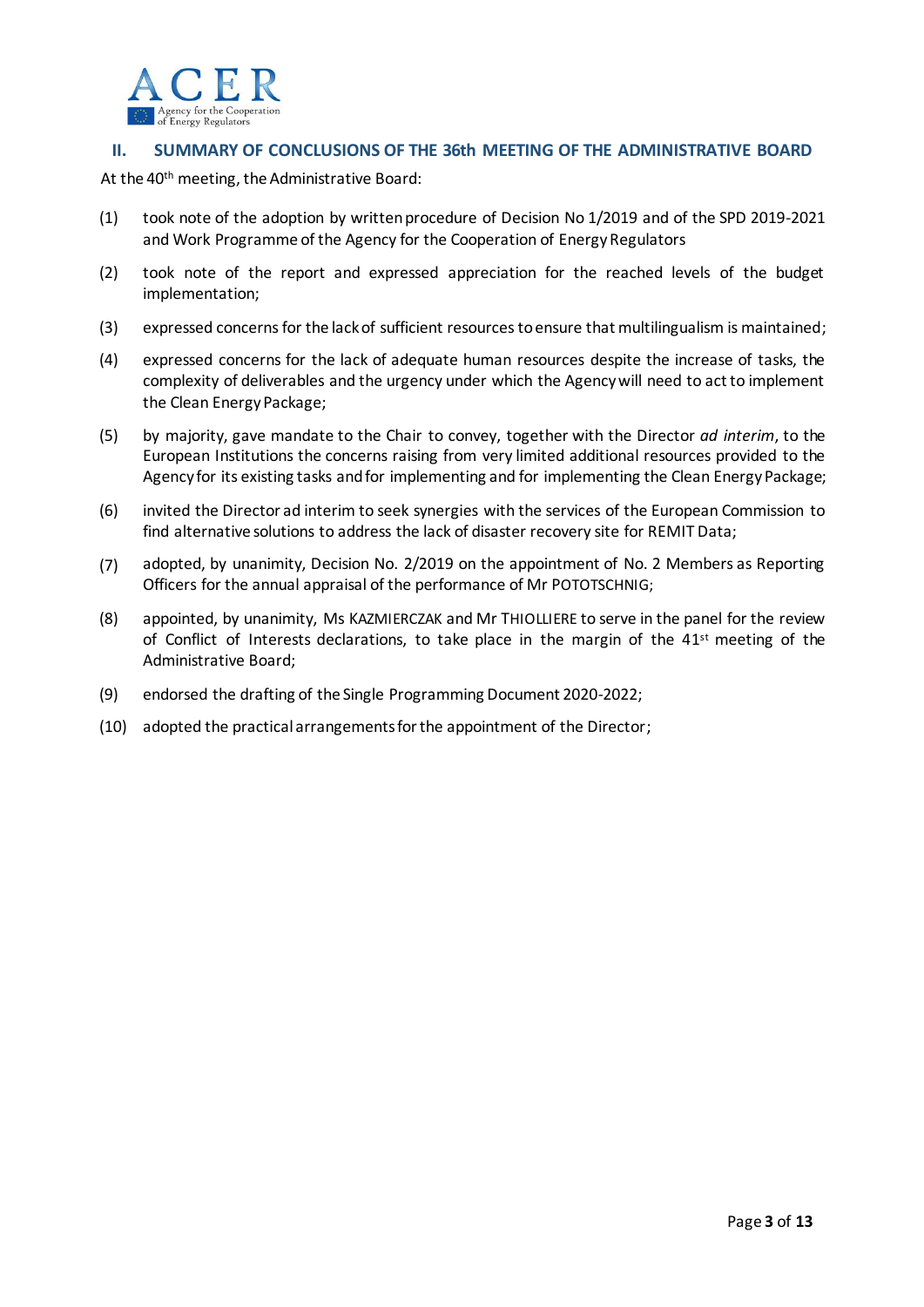

#### **III. MINUTES**

#### **SESSION I**

#### *SECTION I – OPENING*

The 40th meeting of the Administrative Board of the Agency for the Cooperation of Energy Regulators was convened in ordinary session on 30 January 2019. The meeting started at 9 hours.

The Chair invited the present Members and Alternates of the Administrative Board to declare any actual or potential interest that could be considered prejudicial to their independence with respect to the items on the agenda. None of the Members and Alternatesraised a conflict of interest with regard to the Agenda.

#### **(1)** *Approval of the Agenda*

The Agenda of the 40th meeting of the Administrative Board was approved as follows:

| <b>Agenda Topics</b>                  |                                                                                                                   | <b>Documents</b>           |                                                    | Rapporteur          |  |
|---------------------------------------|-------------------------------------------------------------------------------------------------------------------|----------------------------|----------------------------------------------------|---------------------|--|
| <b>Opening</b><br>9:00                |                                                                                                                   |                            |                                                    |                     |  |
| (1)                                   | Approval of the Agenda and Declaration of Interest                                                                | Doc. A                     | for approval                                       | The Chair           |  |
| <b>Items for Reporting</b>            |                                                                                                                   |                            |                                                    | 9:20                |  |
| (2)                                   | Report on decisions by written procedure and<br>delegation                                                        | Doc. A<br>Doc. B           | for information                                    | The Chair           |  |
| (3)                                   | Report on Agency's developments                                                                                   | $\overline{\phantom{0}}$   | for information                                    | Director ad Interim |  |
| (4)                                   | Report on the Recast Agency's Regulation                                                                          |                            | for information                                    | Director ad Interim |  |
| (5)                                   | Report on the activities of the Board of Regulators                                                               |                            | oral update                                        | <b>BoR Chair</b>    |  |
| (6)                                   | Report on BREXIT                                                                                                  | Doc. A                     | for information                                    | Director ad Interim |  |
| (7)                                   | Report on alternative solutions to address the lack of<br>disaster recovery site for REMIT Data                   | Doc. A<br>Doc. B<br>Doc. C | for information                                    | Director ad Interim |  |
| (8)                                   | Report on Outside Activities for the year 2018 of Mr<br>POTOTSCHNIG and permission to engage in an<br>assignment. | Doc. A<br>Doc. B<br>Doc. C | for information<br>for approval<br>for information | Director ad Interim |  |
| <b>Items for Decision</b><br>11:20    |                                                                                                                   |                            |                                                    |                     |  |
| (9)                                   | Appointment of No. 2 Reporting Officers for the<br>annual performance appraisal of Mr POTOTSCHNIG                 | Doc. A                     | for decision                                       | The Chair           |  |
| (10)                                  | Appointment of No 2 assessors for the review of<br>conflict of interests declarations                             | $\overline{a}$             | Oral decision                                      | The Chair           |  |
| <b>Items for Endorsement</b><br>11.30 |                                                                                                                   |                            |                                                    |                     |  |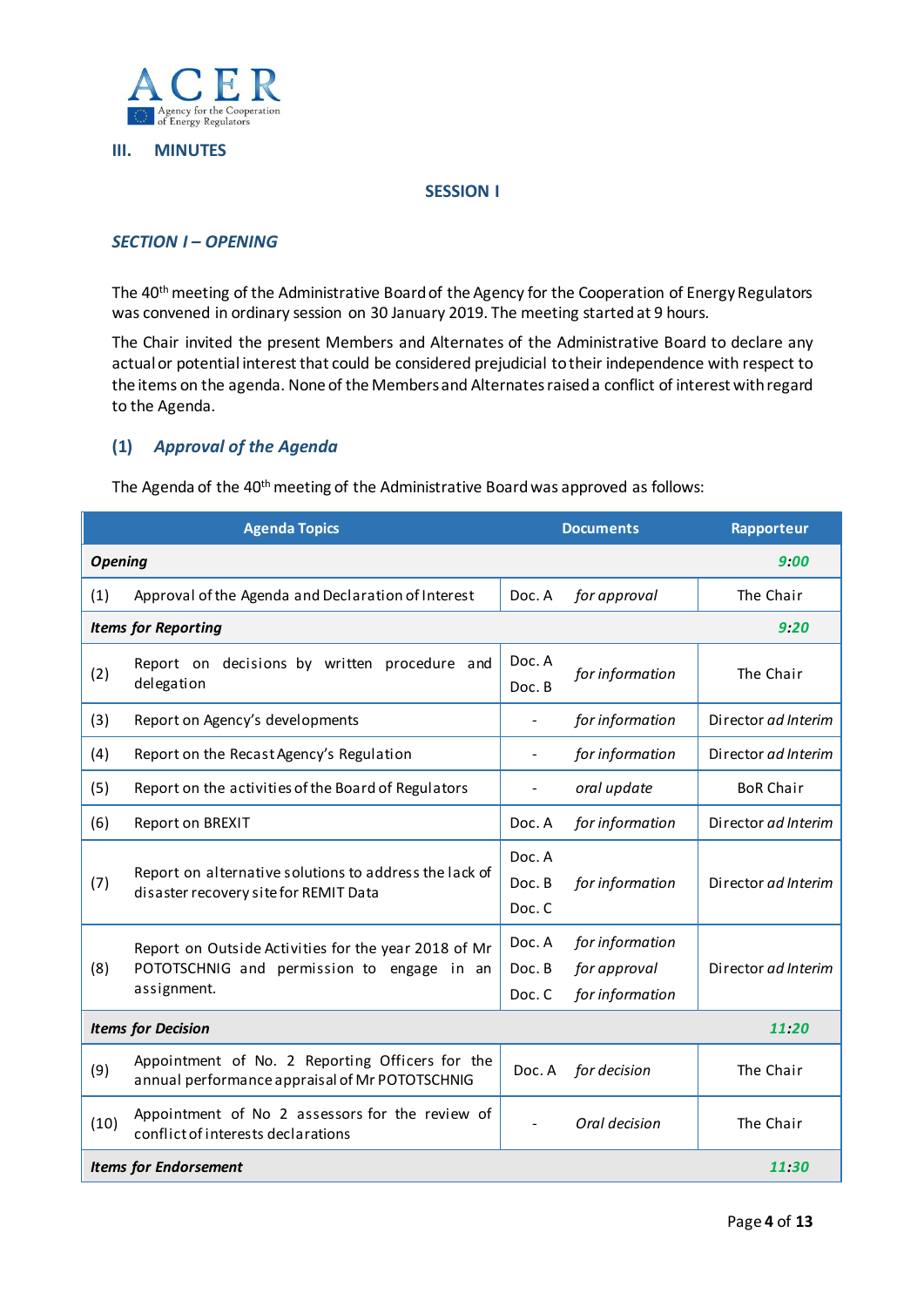

| (11)                        | Draft Single Programming Document 2020-2022                  | Doc. A<br>Doc. B | for information<br>for endorsement | Director ad Interim |
|-----------------------------|--------------------------------------------------------------|------------------|------------------------------------|---------------------|
| <b>Items for Discussion</b> |                                                              |                  | 12:00                              |                     |
| (12)                        | Procedure for the selection of the Director of the<br>Agency | Doc. A           | for discussion                     |                     |
|                             |                                                              | Doc. B           | for information                    | The Chair           |
|                             |                                                              | Doc. C           | for information                    |                     |
|                             | <b>AOB and End of Meeting</b>                                |                  |                                    | 15:00               |

#### *SECTION II - REPORTING*

## **(2)** *Report on the decisions adopted by delegation and by written procedure*

The Chair reported about the adoption of two decisions after the 39<sup>th</sup> Meeting of the Administrative Board. Decision No 1/2019 was adopted pursuant to Decision No 05bis/2010 of the Administrative Boardof the Agency for the Cooperation of Energy Regulators of 21 September 2010 on the Delegation to the Chair of the powers to appoint new members of the Board of Regulators. The Decision concerned the appointment of Ms Lija MAKARE as Alternate Member of the Board of Regulators in representation of the Public Utilities Commission of Latvia.

Further, on 26 December 2018, the Administrative Board adopted, by unanimity, the Single Programming Documents for the years 2019-2021 and the Work Programme of the Agency for the Cooperation of Energy Regulators.

The decision was adopted via written procedure, pursuant to Decision No 03/2010 of the Administrative Board of the Agency for the Cooperation of Energy Regulators of 6 May 2010 on the Rules of Procedures of the Administrative Board, and, in particular, Article 9(2) thereof.

*Conclusion:* The Administrative Board took note of the adoption of Decision No 1/2019 and of the the Single Programming Documents 2019-2021 and the Work Programme of the Agency for the Cooperation of Energy Regulators.

## **(3)** *Report on Agency's developments, budget implementation, Audit Results, and the regulatory activity*

#### **3.1** *Budget Implementation*

As regards the Budget Implementation for the year 2018, the Director *ad interim* reported that commitments for C1 appropriations reached 99.26% (target 95%) while C1 payments 79.37% (target 75%). As regards the C8 appropriations, payments reached 97.14% (target 95%). The Director therefore highlighted that the Agency successfully overcame the set targets. The Director further reported that the carry forward into the year 2019 amounted to EUR 2,648,235 (19.53% of the year budget).

The Director *ad interim*also reported that the final report on the validation of the accounting systems, received by the Agency in December 2018, highlighted that the evaluation has not identified any weaknesses on the internal control systems. As a result, no material impact on the accuracy, completeness and timeliness of the information required to draft the annual accounts and produce reliable reporting has been detected.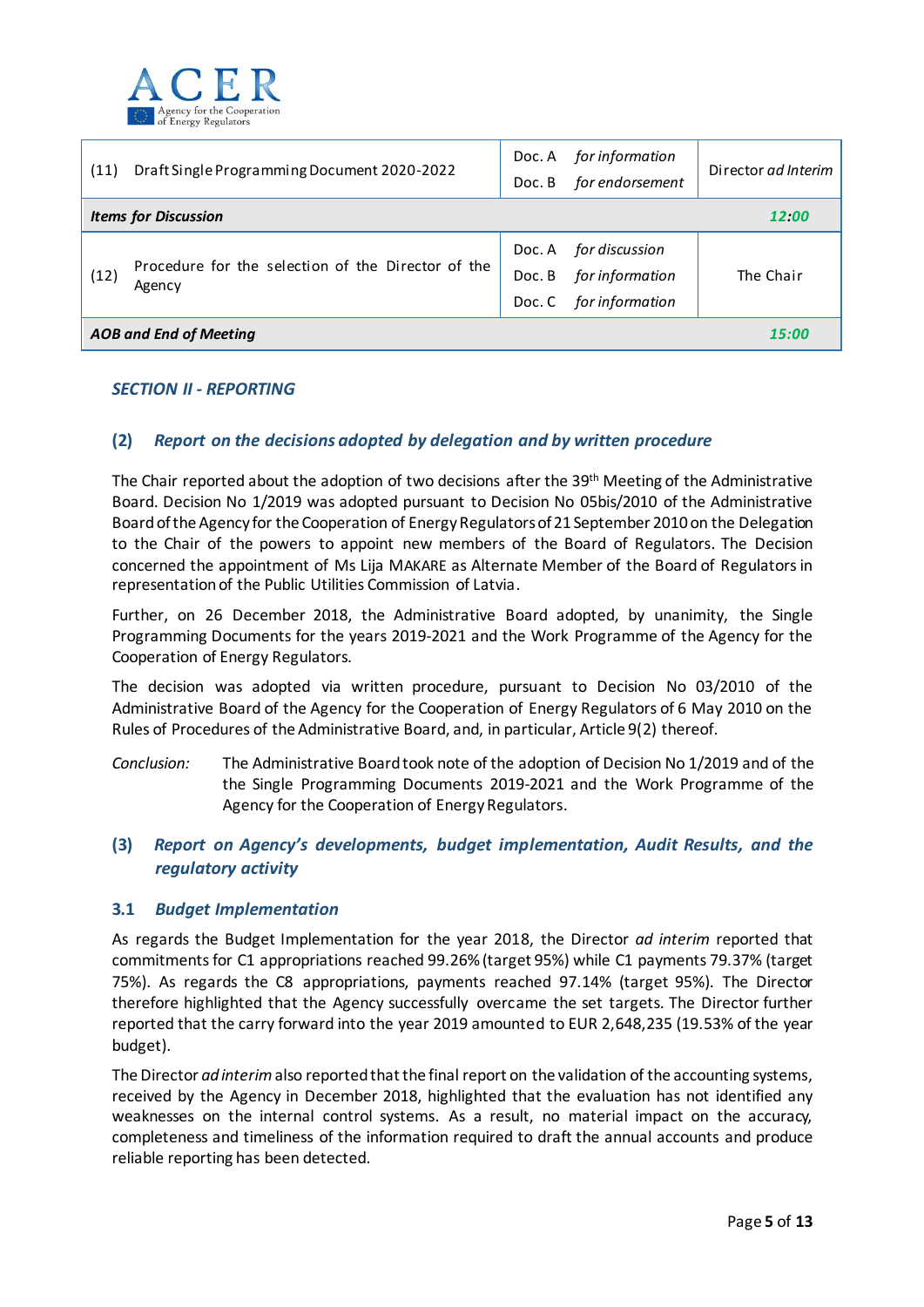

## **3.2** *Report on Internal Audit Service's audit on Procurement processes, the Human Resources Function and IT Security*

The Director *ad interim* explained that all the recommendations stemming from the IAS Audit on Procurement Processes 2015 have been adequately and effectively implemented.

As regardsinstead, the IAS Audit on Human Resources Management (2017), the Director *ad interim* reported that IAS has downgraded the critical recommendation received by the Agency on 'recruitment and management of conflicts of interest' from Critical to Very Important status. Finally, he reported that the Internal Audit Service will perform an on-site follow-up audit in the course of the year 2019 to verify the practical implementation of the updated rules and procedures and the quality of the documentation, in order to close the recommendation.

The Director *ad interim* further turned to the IAS Audit Follow-up 2018 on Information Security at the Agency and in the "REMIT" domain. He reported that, on 25 January 2019, the Agency received the Draft Report. Eight important recommendations were identified on: i) the implementation of the overall Information Security Policy; ii) IT Security Governance Issues; iii) Software Development and Change Management; iv) ARIS Oracle Database Security; v) REMIT Network Infrastructure Security; vi) User Accounts Management; vii) Steering the Contractor's Operational Management; and viii) Data Encryption. In addition, one issue for consideration was raised with regard to the Policy Documentation.

The Director *ad interim*concluded by reporting that the Agency was in the process of addressing the recommendation with an action plan to be sent to IAS for approval by 22 February 2019.

## **3.3** *Language Regime and Costs for Translation – Year 2018*

The Director *ad interim*further raised the attention of the Administrative Board on the steady increase in the costs for the translation of the acts of the Agency. He recalled that the Agency shall ensure multilingualism. After having provided the detailed statistics on the costs for translation borne by the Agency so far, the Director *ad interim* expressed his outmost concerns on the budget implications for the years to come. In particular, he highlighted that the expected increase in the costs for translations, especially in light of the new tasks attributed to the Agency by the Clean Energy Package, have not been taken into consideration in the definition of the budget for the Agency. He therefore expressed his concerns about the significant impact of translation on the operations of the Agency. The Chair of the Board of Regulators joined the Director *ad* interim in expressing the same concern and drew the attention of the Administrative Board also on the impact that translation would have on the internal decision-making process of the Agency, if the translation of documents of technical nature were to be realised within the time limit to issue the act.

The Director *ad interim* also referred to the pragmatic agreement reached with national regulatory authorities according to which language waivers are sought from the addresses of the Agency's decisions, with the commitment of the Agency to provide translations in case these were required in a court proceeding. This approach leaves however a residual legal risk.

The Commission-appointed member indicated that the Commission will look into the experience of other agencies in this matter and report to the Administrative Board in the next meetings.

#### *3.4 Regulatory activities*

The Director *ad interim*concluded the report by providing an overview on the most recent regulatory tasks performed by the Agency in the last six months of the year 2018. In particular, the Director *ad interim*provided insights on the most important decisions adopted by the Agency providing details on the difficulties encountered due to the shortage of human resources that the Agency is constantly facing and the need to maintain its recognised role of qualified actor in the energy sector.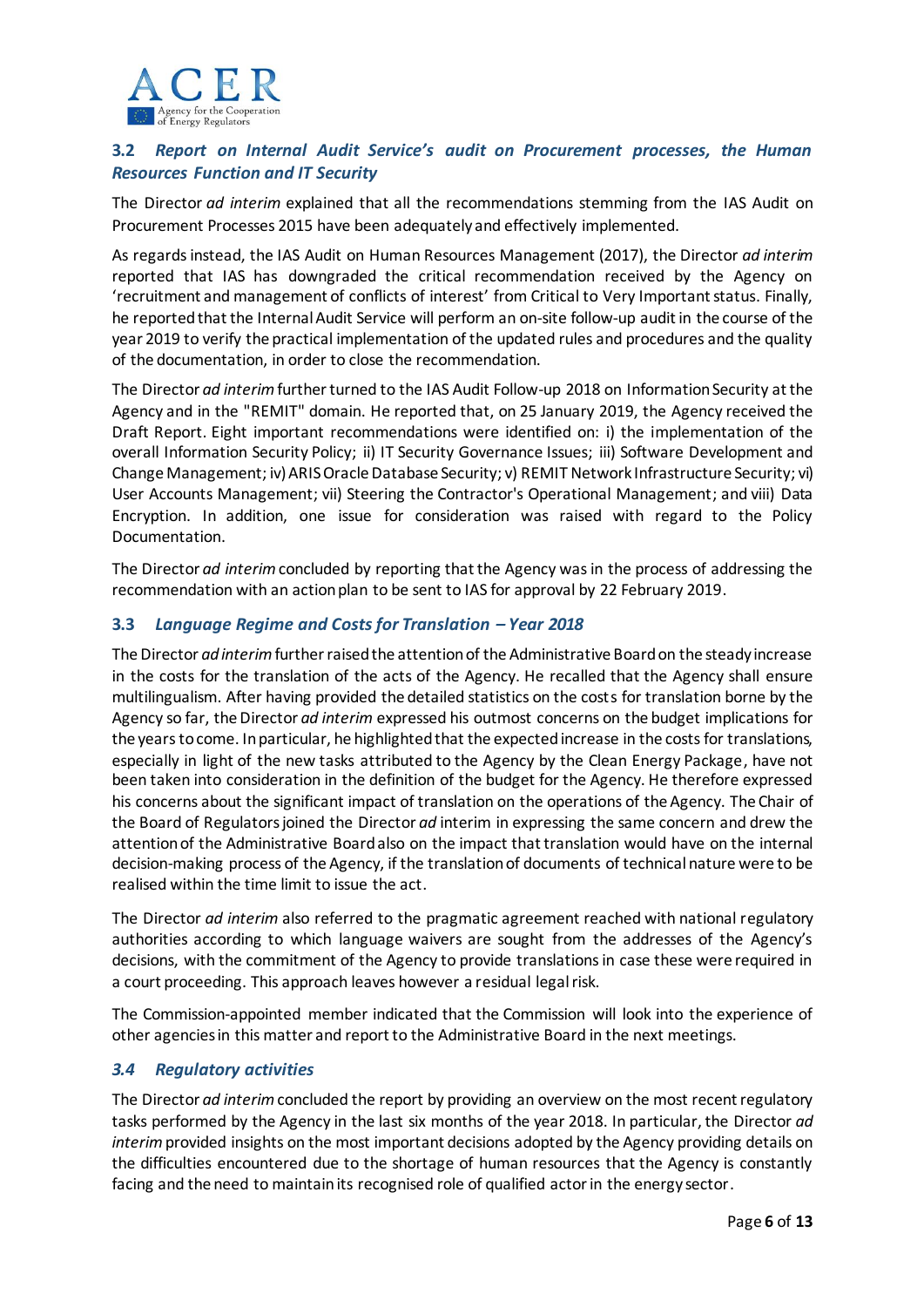

*Conclusion:* (1) The Administrative Board took note of the report and expressed appreciation for the reached levels of the budget implementation;

- (2) The Administrative Board took note of the pragmatic approach adopted by the Agency with regard to the language regime;
- (2) The Administrative Board expressed concerns for the lack of sufficient resources to ensure that multilingualism is maintained;
- (3) The Administrative Board thanked the Commission for looking into the experience of other agencies and indicated that the issue would be discussed again once the Commission reports on this.

#### **(4) Report on the Recast Agency's Regulation**

The Director *ad interim*reported about the changes brought aboutby the recast Agency's Regulation, in terms of i) the tasks assigned to the Agency in new areas (resource adequacy, risk preparedness, …), ii) the increase in the tasks in existing areas, where for example the Agency will be directly responsible for deciding on EU-wide "terms and conditions or methodologies" (for the implementation of electricity Guidelines), while at the moment these are referred for decision to the Agency only when national regulatory authorities fail to agree, or upon their joint request, iii) its new oversight prerogatives vis-à-vis EU entities (such as the ENTSO-E, the EU DSO entity and the RCCs), and iv) the ability of the Agency to require national regulators, EU entities and other stakeholders to provide the information required for the Agency to fulfil its tasks.

In this respect, the Director *ad interim*provided a detailedreview of the new competences attributed to the Agency, highlighting the substantial increase of deliverables, part of them of contentious nature. In this context, the Director *ad interim* drew the attention of the Board that the Agency will be called to issue a large number of mostly complex and contentious deliverables in the second part of the year 2019 and the first months of 2020, although the Agency has not been provided with an adequate level of human resources to face this situation.

The Director *ad interim* hen recalled that the Agency requested, for the year 2019, a significant increase in its complement of staff, to fill the current resource gap and to deal with the additional tasks assigned by the Clean Energy Package, and in particular: 19 TAs for REMIT, 7 additional TAs and 2 additional CA in FGIV for the Electricity and GasDepartments, 5 additional TAs and 4 additional CAs in FGIII for horizontal support, as well as, 20 additional TAsfor the implementation of the Clean Energy Package (with 8 additional TAs foreseen for 2020). The Director *ad interim* highlighted that, despite the fact that the Agency provided detailed justifications for each of the requested additional posts, in the end it was only assigned 8 additional CAs for the year 2019. This will have serious implications on the ability of the Agency to deliver on its mandate and a number of deliverables will inevitably have to be deprioritised.

The Director *ad interim* noted also that, due to the specificities of the place of employment (and the unrealistic correction coefficient), positions of contract agents in FG III and IV are not such to attract the necessary level of expertise required to perform the additional tasks to be completed by the end of the year, according to the agenda set by the Clean Energy Package. The BoR Chair joined the Director in expressing her concerns with regard to the amount of deliverables of great complexity to be issued in a very short time frame in the absence of sufficient resources.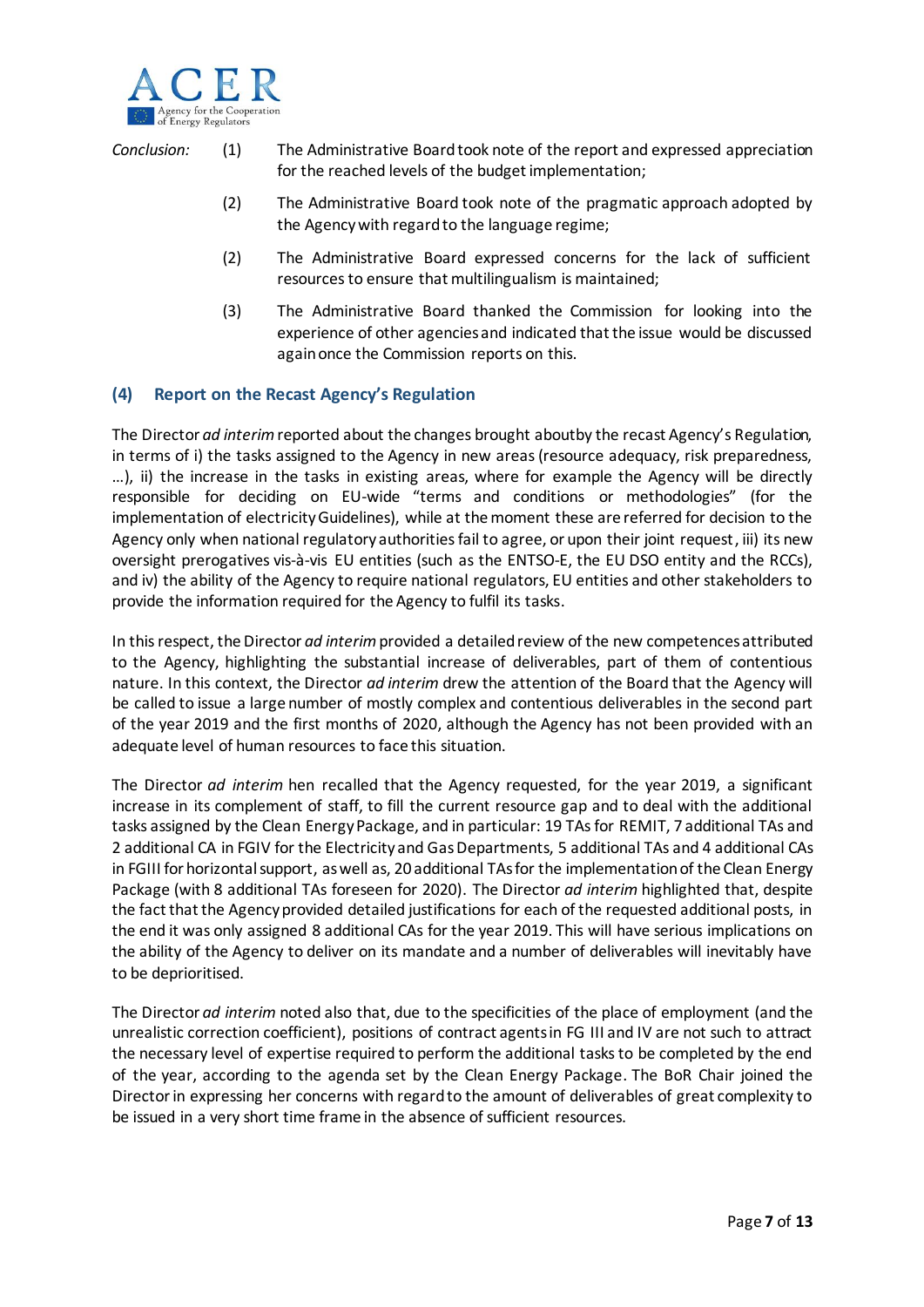

In light of the above, the Director *ad interim* expressed his intention wish to inform the European Institutions of the impact that the limited additional resources assigned to the Agency will have on its ability to deliver on its extended mandate, suggesting a postponement of some deadlines and indicating which measures, mostly amounting to de-prioritisation of activities, the Agency is planning to take in order to be able to deliver those decisions which are the most important for the Internal Energy Market and most of the new tasks the Clean Energy Package entails.

The Administrative Board took note of the very limited increase in human resources provided for the years 2019 and 2020 – with a total of 4 additional TAs and 14 CAs. Moreover, it acknowledged the complexity of the new tasks attributed to the Agency and the risks, even of reputational nature, deriving from the difficulties in complying with the tight agenda set by the Clean Energy Package, even before the full resources are given. The Administrative Board invited the Director *ad interim* to assess the internal needs and reorganise, where possible, the services of the Agency with the aim to strive to comply with the mandate and tasks attributed to the Agency. In addition, with the abstention of the Commission, the Administrative Boar supported the Director *ad interim* in informing the European Institutions about the impact of the Clean Energy Package on the Agency's operations.

- *Conclusion:* (1) The Administrative Board took note of the report and expressed concerns for the lack of adequate human resources despite the increase of tasks, the complexity of deliverables and the urgency under which the Agency will be called to act to implement the Clean Energy Package;
	- (2) The Administrative Board, by majority, gave mandate to the Chair to convey, together with the Director *ad interim*, to the European Institutions the concerns raising from the very limited additional resources provided to the Agency for its existing tasks and for implementing and for implementing the Clean Energy Package.

#### **(5)** *Progress Report from the Board of Regulators*

The BoR Chair reported on the recent activities of the Board of Regulators, with particular regard to the review of the decision-making process of the Board in light of the future changes brought about by the recast Agency's Regulation. The BoR Chair further reported on the ongoing strategic discussions on the future of the energy sector, which will lead to the issuing of a strategic paper, co-authored by the Agency and CEER on the gas sector in a broad sense encompassing renewable sources and coupling the sectors.

*Conclusion:* The Administrative Board took note of the report of the BoR Chair.

#### **(6)** *Report on BREXIT.*

The Director *ad interim*briefed the Administrative Board about the recent developments concerning the withdrawal of the United Kingdom from the Union ('BREXIT').

The Director *ad interim* reported that the Agency is awaiting the results of the negotiations to complete the assessment of the impact of BREXIT on the Agency. Meanwhile, the Agency has preliminary concluded that the main implication of BREXIT on the Agency are rather limited and concerns mainly the REMIT operations.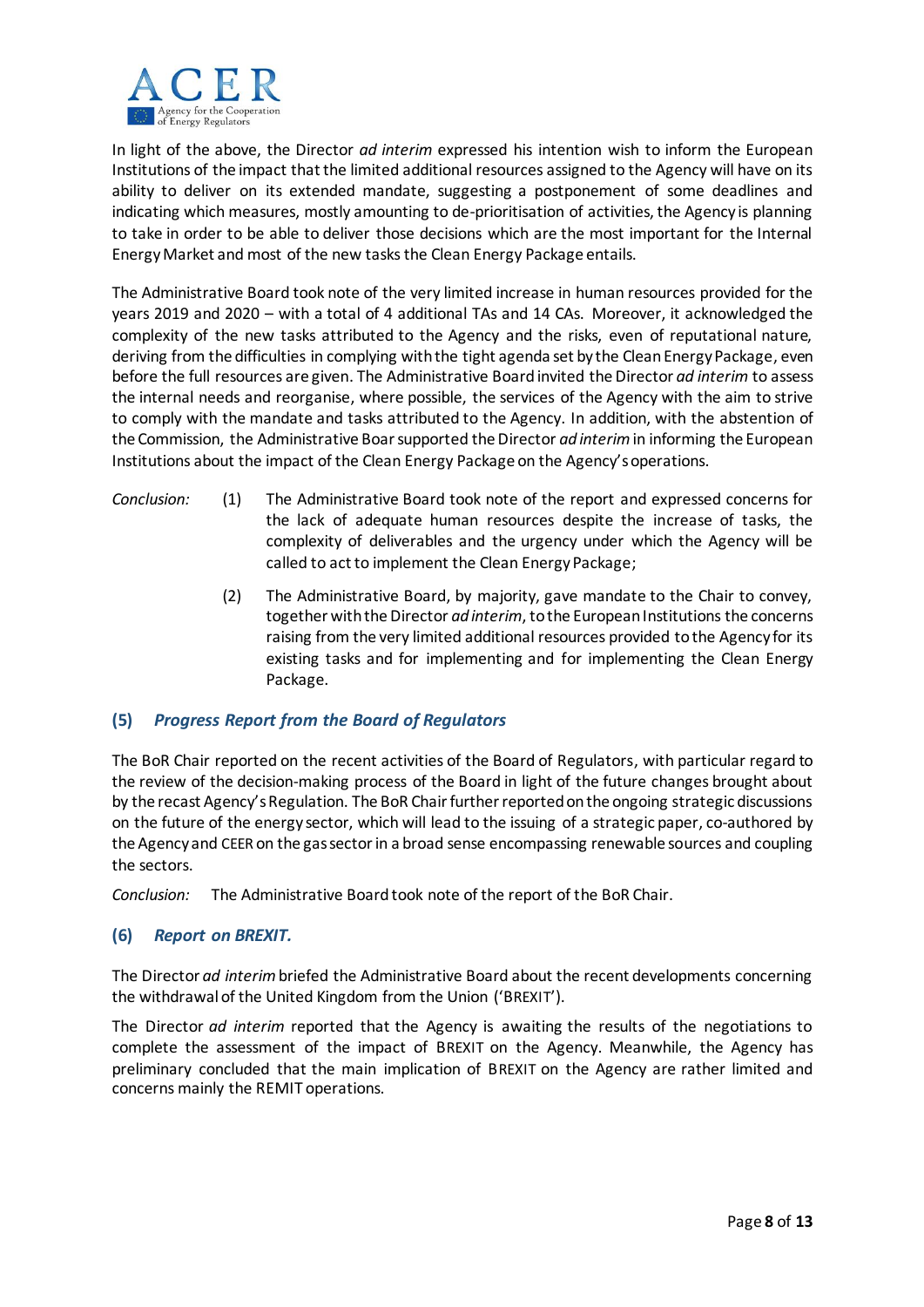

In this respect, Mr Volker ZULEGER, head of the MIT Department, reported that on 9 January 2019, the Agency published an Open Letter on the Withdrawal of the United Kingdom from the Union and the implications on the registration of market participants and data collection under REMIT. The purpose of this Open Letter was to give guidance to NRAs and to inform market participants and the wider market about the views of the Agency with regard to certain repercussions on the implementation of REMIT of the withdrawal of the UK from the EU on 29 March 2019, in case this were to happen without a ratified Withdrawal Agreement. The letter had been coordinated with the Commission Services (DG ENER and SecGen) and with NRAs.

In particular, Mr Volker ZULEGER explained that, once BREXIT will become effective market participants, based in the United Kingdom that will still be trading in EU wholesale energy markets will have to re-register with another NRA in the Union in order to be allowed to continue trading in EU wholesale energy markets. The same may apply vice versa for EU market participants aiming at trading in the United Kingdom, should the latter adopt national rules similar to REMIT.

*Conclusion:* The Administrative Board took note of the report on the developments concerning the withdrawal of the United Kingdom from the Union and its implications on the Agency's operations. The Administrative Board invited the Director *ad interim* to complete the assessment of the impact of BREXIT on the Agency once the negotiations will be finalised by the European Commission.

## **(7)** *Report on alternative solutions to address the lack of disaster recovery site for REMIT Data*

The Director *ad interim* recalled that in the course of the 34<sup>th</sup> and 38<sup>th</sup> meeting of the Administrative Board, the Administrative Board was informed about the critical situation that the Agency is facing due to lack of budgetary resources to support REMIT operations.

In particular, the Director *ad interim* recalled that, in the course of the year 2017, due to the shortage of financial resources and stability in the budget, the Agency migrated the Agency's REMIT Information System's Primary and Disaster Recovery sites from the previous contractor's Data Centres to the Agency's Data Centre. As a result, the Agency integrated the two sites into one in order for the Primary system resources to be sufficiently increased. The Director *ad interim* further recalled that the Administrative Board was also informed about the risks that this solution brings in terms of security and business continuity, and, therefore, upon request of the Administrative Board, he was called to undertake an assessment on the alternative solutions to be employed to address the lack of a disaster recovery site for REMIT.

The Director *ad interim* therefore invited Mr Volker ZULEGER, head of the MIT Department, to report about the results of the assessment. Mr ZULEGER provided a detailed report of the possible solutions to address the lack of disaster recovery site for REMIT Data. Mr ZULEGER clarified that a disaster recovery site still seemsto be the preferable solution. The Agency is therefore currently assessing the possibility to re-establish a disaster recovery site either through another agency of the Union or through a contractor providing system integrator services. In the meantime, the Agency would aim at using and enhancing its backup solution gradually (within 2 years, subject to available budget) until a full-fledged disaster recovery site will be available.

The Administrative Board invited the Director *ad interim* to further develop the assessment and liaise with the services of the European Commission at technical level to find realistic solutions ensuring business continuity in the long term.

*Conclusion*: The Administrative Board took note of the solutions envisaged to address the lack of disaster recovery site for REMIT Data and invited the Director *ad interim* to seek synergies with the services of the European Commission.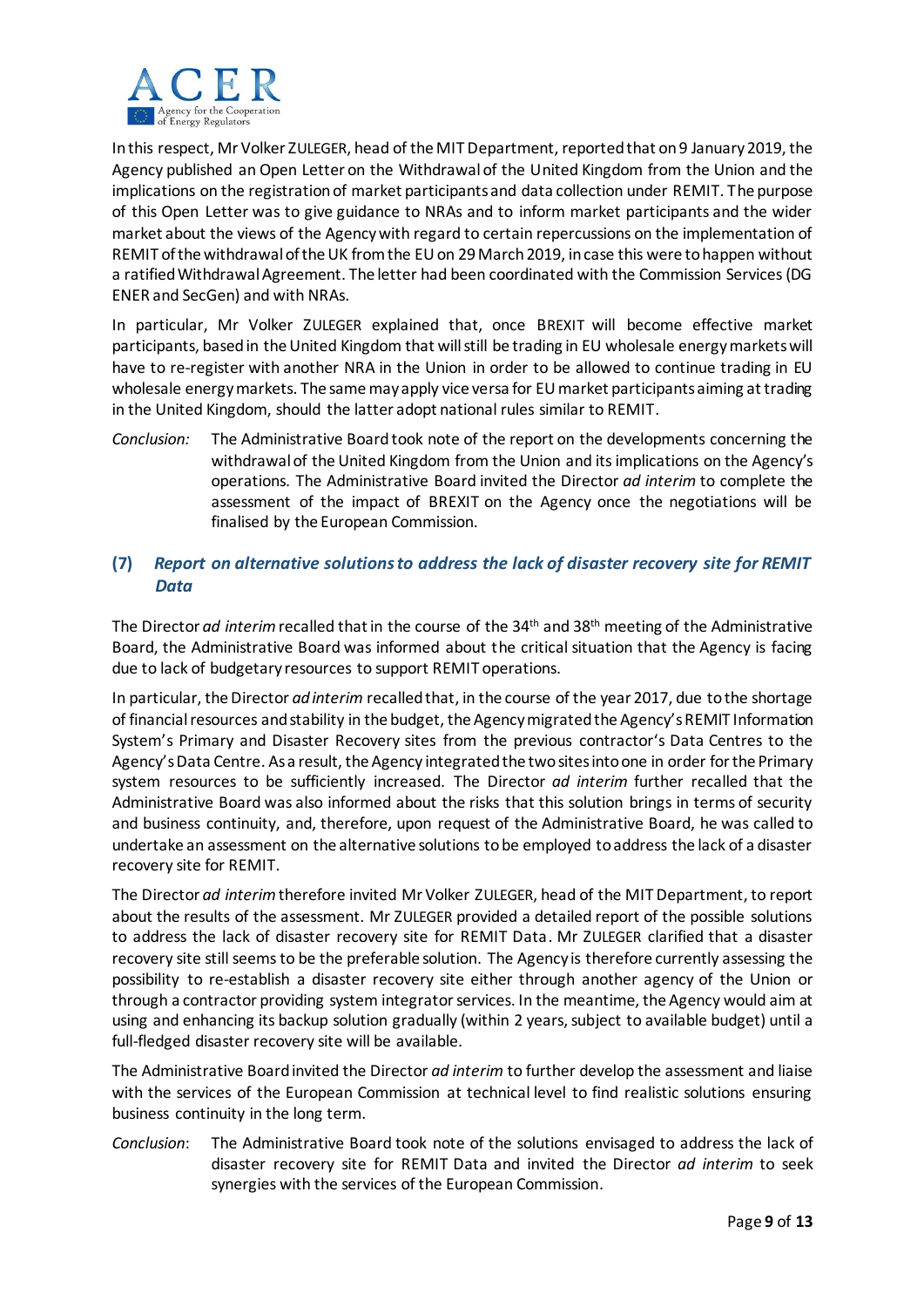

## **(8)** *Report on Outside Activities for the year 2018 of Mr POTOTSCHNIG and permission to engage in an assignment*

The Chair recalled that, pursuant to Decision No 22/2017 of the Administrative Board of the Agency for the Cooperation of Energy Regulators of 14 December 2017, Mr POTOTSCHNIG was granted permission to engage in outside activities during the period 1 January  $-15$  September 2018. The Chair highlighted that the permission concerned the engagement in outside activities to act as adviser to the Director of the Florence School of Regulation ('FSR') and lecture at the FSR. She concluded that the tasks assigned to Mr POTOTSCHNIG at the FSR related to the i) devising, planning, organising and contributing to Regulatory Policy Workshops held at the FSR; ii) lecturing in the framework of the Training Courses organised by the FSR; and iii) advising the Director of the FSR on issues related to the activities of the FSR.

The Director *ad interim* was, therefore, called to provide a report of the activities performed in the course of the year 2018. In this context, he confirmed that for the activities performed outside working hours, he did not receive remuneration in excess of the limit specified in article 2(2) of Decision No 22/2017 and the Agency did not bear any costs for the outside activities he performed.

The Chair further reported that, on 9 January 2019, Mr POTOTSCHNIG entered a request for authorisation to publish a chapter in a book on "European Energy Transition" to be published by Claeys & Casteels as part of their European Energy Studies. The book with be co-drafted by a number of key players in the sector. Mr POTOTSCHNIG confirmed that the activity would be performed outside working hours and no compensation is foreseeable, beyond possible royalties (which are expect to be minimal, if at all, given that there are more than 40 contributors to the book).

The Chair recalled the conditions set for the authorisation in engaging in outside activities pursuant to Decision No 16/2018 of the Administrative Board of the Agency for the Cooperation of Energy Regulators of 13 December 2018 on the adoption by analogy of the Commission Decision on outside activities and assignments and on occupational activities after leaving the Service.

- *Conclusion*: (1) The Administrative Board took note of the report on the outside activities performed by Mr POTOTSCHNIG in the course of the year 2018.
	- (2) The Administrative Board, after having considered the conditions set by Decision No 16/2018 of the Administrative Board of the Agency for the Cooperation of Energy Regulators of 13 December 2018, granted Mr POTOTSCHNIG permission to publish a chapter in a book on "European Energy Transition" to be published by Claeys & Casteels as part of their European Energy Studies.

#### *SECTION III – ITEMS FOR DECISION*

## **(9)** *Appointment of No. 2 Reporting Officers for the annual performance appraisal of Mr POTOTSCHNIG*

The Chair recalled that an annual appraisal exercise is organised at the beginning of each calendar year to assess the performance of the staff of the Agency. In this context, Mr POTOTSCHNIG shall be assessed in terms of his efficiency, competencies and conduct. In light of this, she recalled that the Administrative Board shall designate at least two reporting officers from its Members with the mandate to assess the annual performance of the Director. One of the two Members should be selected among the Members appointed by the European Commission. The Chair reported that she is excluded from the designation as she will be acting as appeal assessor.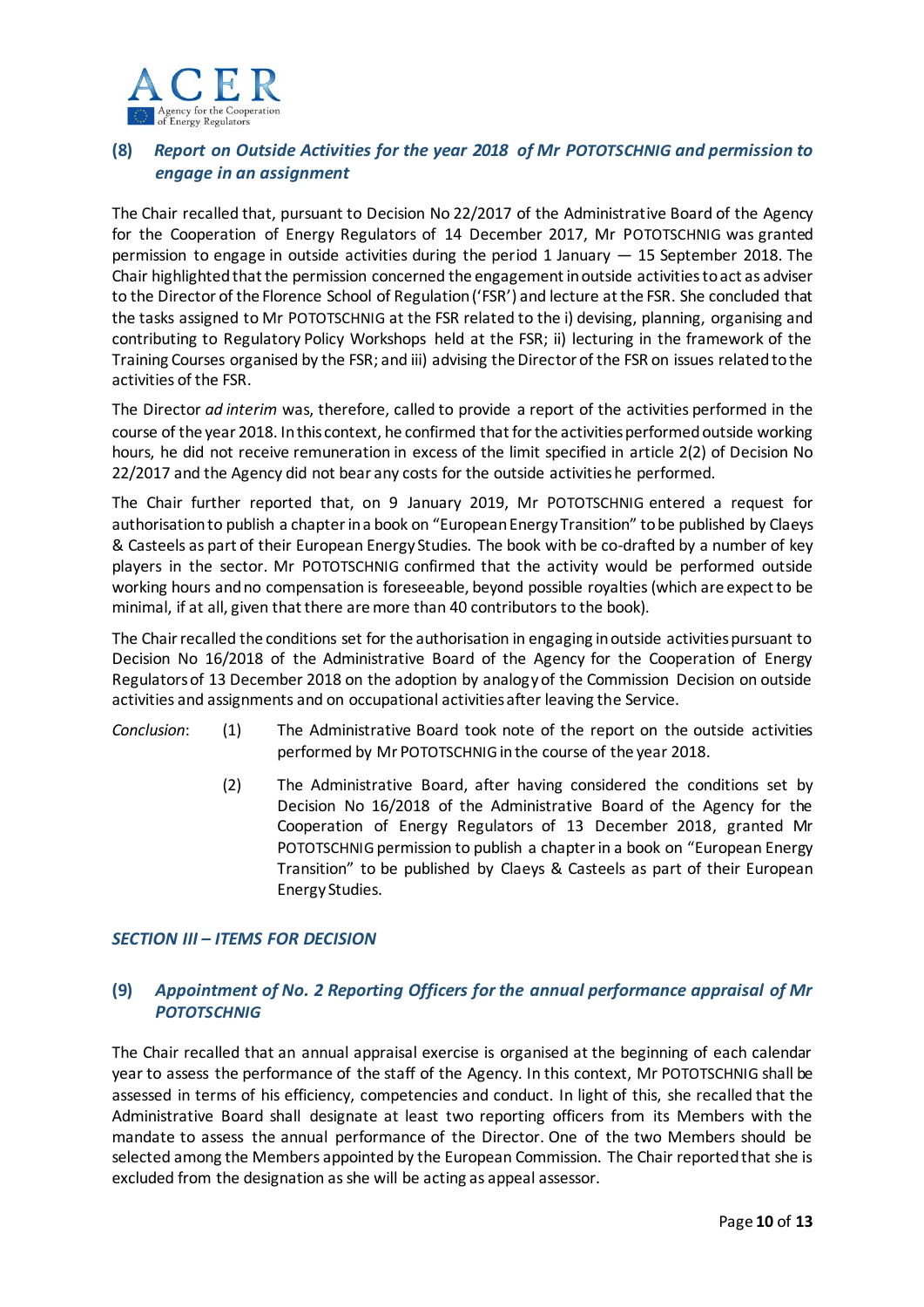

The Chair invited Members and Alternates, which were closely following the activities of the Agency and of Mr POTOTSCHNIG during the reference period (1.01-31.12.2018) to make themselves available to be appointed as reporting officers.

Ms KAZMIERCZAK and Dr PENKER declared their availability to act as reporting officers.

*Conclusion*: The Administrative Board adopted, by unanimity, Decision No. 2/2019 on the appointment of Ms KAZMIERCZAK and Dr PENKER as Reporting Officers for the annual appraisal of the performance of Mr POTOTSCHNIG.

## **(10)** *Appointment of No. 2 assessor for the review of Conflict of Interests declarations – Administrative Board*

The Chair reported that in the implementation of Decision No 02/2015 of the Administrative Board of the Agency for the Cooperation of Energy Regulators of 31 January 2015 laying down a policy for the prevention and management of conflicts of interest, the Agency collects from the Members and Alternates of the Administrative Board their individual declarations of interests and commitment. Curriculum Vitae are also requested in so far as a change in the professional career of the Member or Alternates has occurred.

The Chair further explained that the declarations of interests are to be reviewed by a review panel which, after having assessed the existence of potential conflicts of interests, assigns a risk level to each Member and Alternate of the Administrative Board. The review panel changes composition depending on the Member of the Administrative Board whose declaration of interests is assessed. The different compositions are outlined as follows:

- *for the Members and Alternates of the Administrative Board*: the review panel shall consist of the Chair, the Vice-Chair and a European Commission representative in the Administrative Board
- *- for the European Commission-appointed Member of the Administrative Board who is part of the review panel:* the review panel shall consist of the Chair, the Vice-Chair and a European Commission official acting as Alternate*;*
- *for the Chair*: the review panel shall consist of the Vice-Chair, one appointed Board Member and a European Commission representative in the Administrative Board;
- for the Vice-Chair: the review panel shall consist of the Chair, one appointed Board Member and a European Commission representative in the Administrative Board.

The review panel, composed as above, is called to review the declarations of interests of the Members and Alternates of the Administrative Board, at the 41<sup>st</sup> meeting of the Administrative Board. A report on the assessment will be provided at the same meeting.

After having reported on the procedure, the Chair took note that few Members and Alternates had not yet submitted their Declarations of Interests and Declarations of Commitment and recalled the importance to submit the declarations as this affects directly the credibility of the Board itself.

Ms KAZMIERCZAK and Mr THIOLLIEREwould be available to act as panellists.

Conclusion: The Administrative Board decided, by unanimity, to appoint Ms KAZMIERCZAK and Mr THIOLLIERE to serve in the panel for the review of Conflict of Interests declarations. The Administrative Board invited the Review Panel to take place alongside the 41<sup>st</sup> meeting of the Administrative Board.

#### *SECTION IV – ITEMS FOR ENDORSMENT*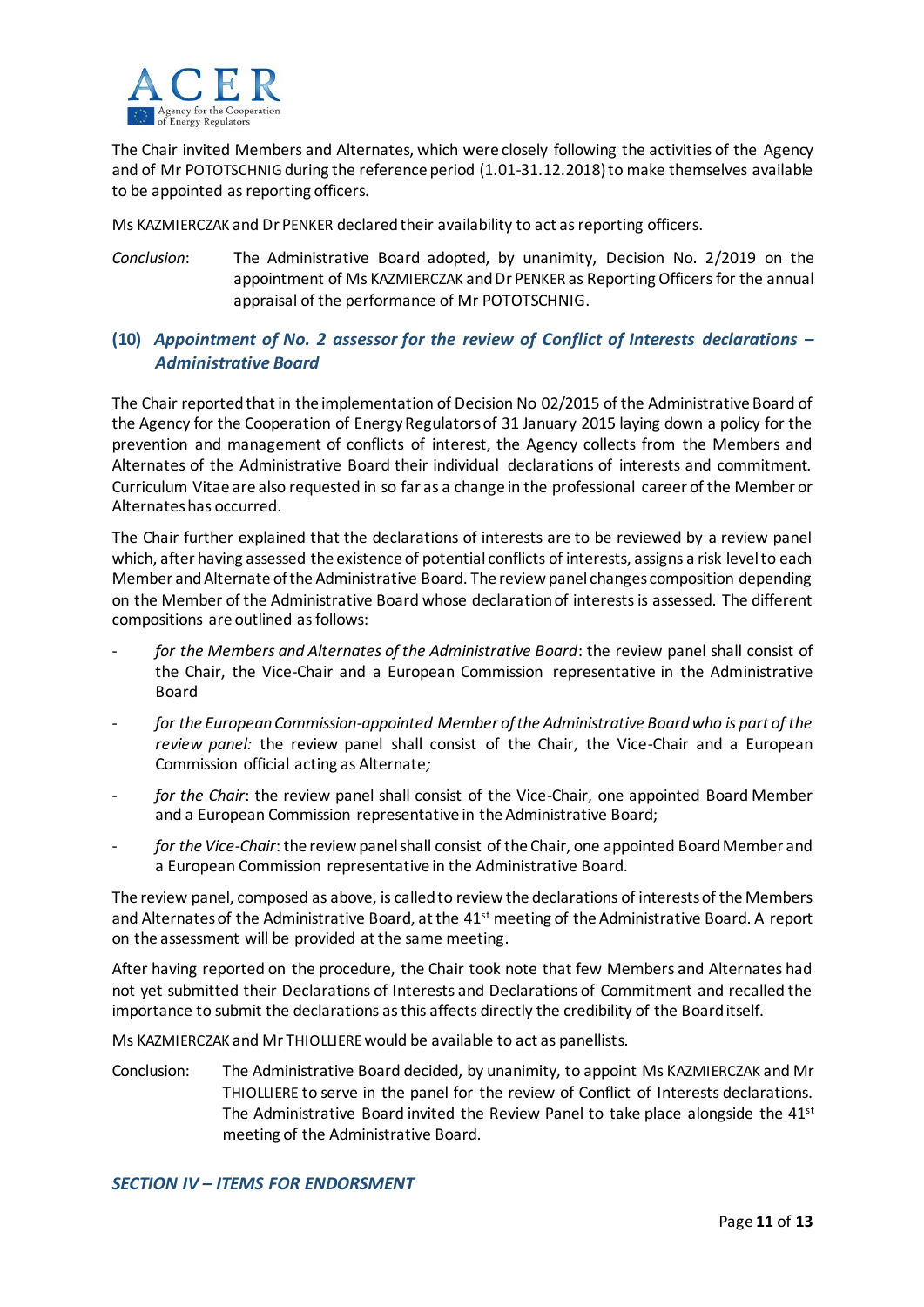

## **(11)** *Draft Single Programming Document 2020-2022*

The Chair recalled that, in line with the requirements of the Framework Financial Regulation applicable to decentralised agencies, the Agency must submit its draft Programming Document 2020 – 2022, including the Work Programme with all the planned operational activities and tasks for 2020, to the European Institutions by 31 January 2019, after the endorsement of the Administrative Board. Following the Commission's opinion and in line with Agency's founding Regulation, the Board of Regulators will be called to approve the document and the Administrative Board to adopt it by 30 September 2019.

The Director *ad interim* was therefore invited to provide an overview of the principal aspects of the programming documents. The Director *ad interim* reported in detail the envisaged resources and the prioritisation of activities highlighting the amendments included in the draft after the Administrative Board's strategic discussion on the preliminary draft PD 2020-2022 held in the course of the 39<sup>th</sup> meeting of the Administrative Board.

In particular, the Director *ad interim*invited the Administrative Board to note that, in terms of overall resources and budget, the Agency estimatedthe need for 27 additional TAsin the year 2020 to ensure the performance of the tasks falling within its current legal mandate. He also highlighted that the Agency estimated the need for additional 16 to accomplish the tasks stemming from the Clean Energy Package. Moreover, the Agency has requested 6 (six) additional contract staff – FG III – to support its operations.

*Conclusion*: The Administrative Board, after having considered the proposed programming document, the prioritisation of the activities and the estimates of the human resources needed to comply with the current and future mandate of the Agency, endorsed the draft Programming Document for the years 2020-2022.

#### *SECTION IV - DISCUSSION*

#### **(12)** *Procedure for the selection of the Director of the Agency*

The Administrative Board was briefed on the current stage of the selection procedure for the Director of the Agency and the expected timeline for the notification of the short-list of candidates for the appointment of the Director.

The Administrative Board further discussed the practical arrangements for the selection and appointment of the Director of the Agency. Each Member and Alternate was called to propose a set of standard questions. The list of questions prepared by each Member and Alternate were collected by the Secretariat and enclosed in a sealed envelope to be kept in the secret of the Agency until the day of the interview.

- *Conclusion*: (1) The Administrative Board adopted the practical arrangements for the appointment of the Director and the evaluation grid to be employed in the course of the interview;
	- (2) The Administrative Board decided by unanimity to appoint Mr VAONA, in his capacity of secretary to the Administrative Board, as teller and note-taker at the selection procedure before the Administrative Board.

*CLOSING*